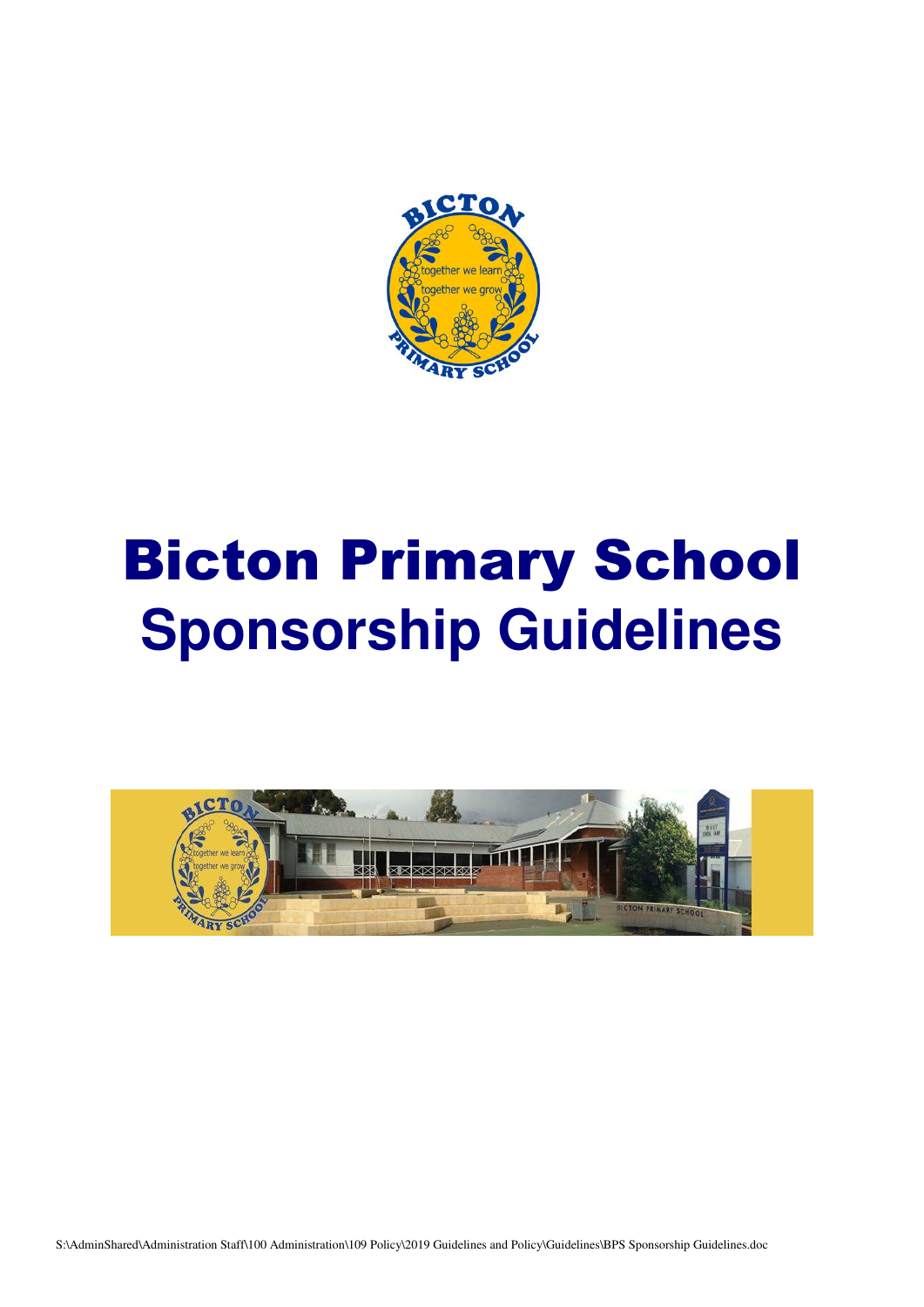## **BACKGROUND**

Under the IPS Framework, agreements or arrangements for sponsorship and advertising require the approval of the School Board (SEA s. 216 (5)). Sponsorship is defined by the Department of Education as "…the purchase of the right to associate a Sponsor's name, products or services with a School in return for negotiated benefits. Sponsorship is an arrangement for providing for a distinct two way return of benefits."

## **SPONSORSHIP CATEGORIES**

There are a number of different forms of sponsorship, categorized as follows:

#### **1) Purchase Rebate Programs**

Purchase rebate programs have included Campion Supply Lists, Book Club, Baker's Delight, Woolworths, Entertainment Book, Commonwealth Bank and others. The substance of these programs is that the School receives a rebate, either in cash or in-kind, based on purchases made by the school community. In return, BPS provides awareness of these programs to the school community.

Criteria for such programs to be considered by the Board include:

a) The product or service:

a. supports the educational objectives of BPS (education, sport, arts); or

b. is a regular purchase for a majority of the school community;

b) The product or service is aligned with any relevant guidelines of the Department of Education and the values of BPS.

c) The school community is under no obligation to purchase from the specific supplier and there are readily available alternatives to the designated supplier;

d) There are no contractual commitments involved to the school community.

Additional consideration may be given if the program is available to other schools in the community.

#### **2) Events**

The Board considers sponsorship to be a productive way to support BPS events, including the Swimming and Athletics Carnivals as well as P&C events such as the Fete and Lapathon. An event sponsorship may include a number of components to benefit the event.

a) Cash to be utilized for awards, equipment, facility rental, prizes.

b) Provision of a product / service such as a water station

c) Volunteer time for set-up, tear down, or the event itself

In return, BPS would provide defined advertising and promotional opportunities to the sponsor. Events sponsorship would be for a specific event to allow for review and renewal if appropriate. 3) Advertising

If is the Board's position that advertising, which generally involves the payment of cash for exposure of a supplier's brand, does not constitute sponsorship and therefore is discouraged. 4) Community Promotion

A number of community businesses and organizations approach BPS for general marketing and exposure to the school community. It is the responsibility of the Principal to assess and approve these proposals, with consultation to the Board if deemed necessary.